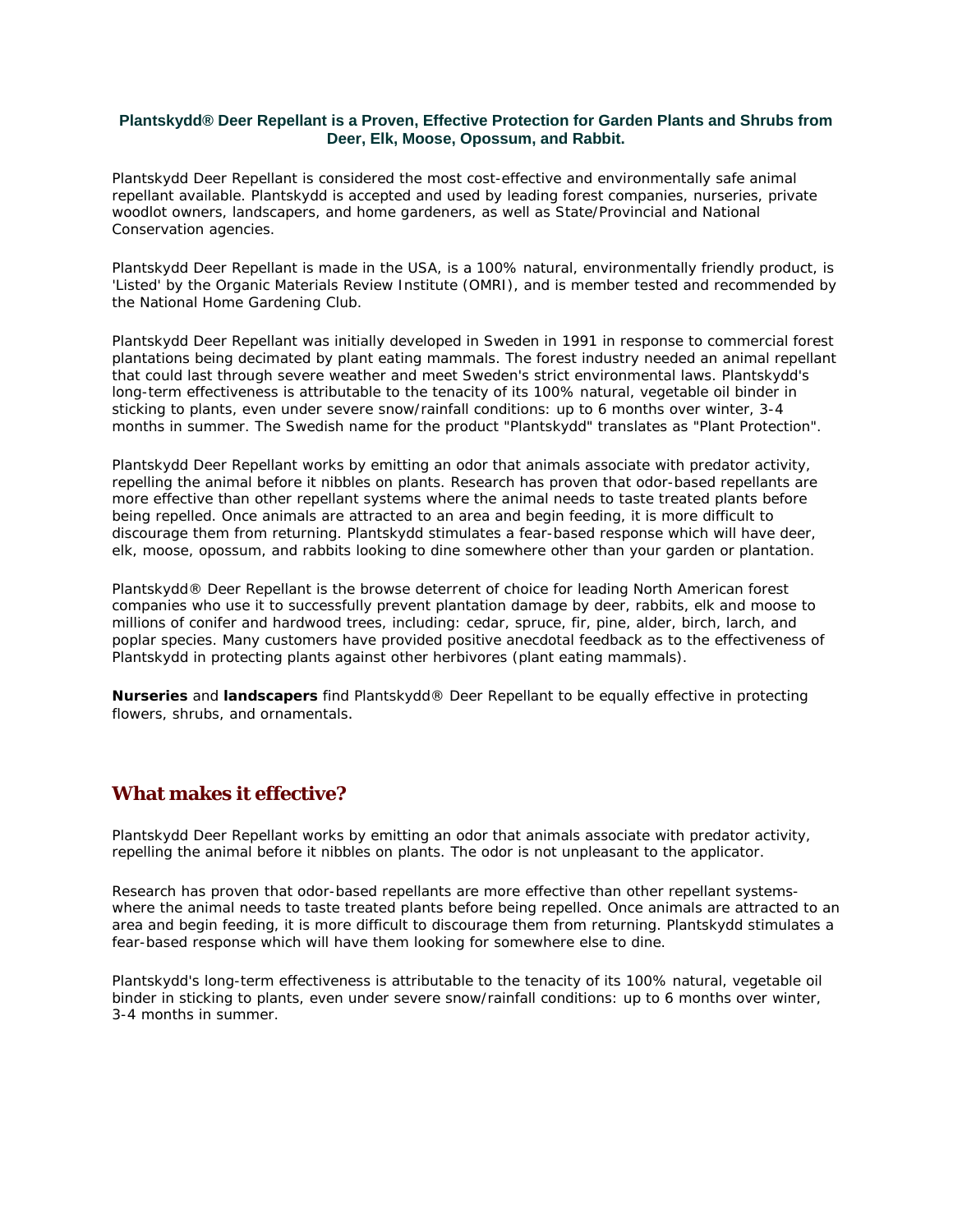

#### **Which repellants actually work ?**

*" ...Studies investigating trends in efficacy of deer repellants indicate that, of the 20 products tested, repellants with active ingredients that emitted sulfurous odors i.e.: bloodmeal or egg solids, generally provided the best results..."* 

*"...Products that contained active ingredients which cause pain/irritation (capsaicin, allyl isothiocyanate), or illness (thiram) were less effective..."* 

*"...Products that use a bitter taste (denatonium benzoate) were usually the least effective in reducing damage by herbivores. Repellants that were applied to plant surfaces were generally more effective than capsules or other devices that produced an odor intended to protect a specific area."* 

Conference Proceedings‹Advances and Challenges in Forest Regeneration, *June 1-2, 2000*  Dr. Dale Nolte, Dr. Kim Wagner, **USDA/APHIS National Wildlife Research Center**, Olympia, WA

## **Plantskydd's Development**

Plantskydd® Deer Repellant was first developed in Sweden in 1991 in response to commercial forest plantations being decimated by deer, moose and rabbits. The forest industry needed an animal repellant that could last through severe weather and meet Sweden's strict environmental laws.

Plantskydd's effectiveness as a long lasting animal browse repellant was substantiated in Field Trials 1991-1994 and the results published in the Scandinavian Journal of Forest Research - *J. Berquist & G. Olander, Swedish University of Agricultural Sciences - ASA Forest Research Station, 1996.*

## **100% Natural**

Plantskydd powder concentrate is listed by the Organic Material Review Institute (OMRI) for use in production of organic food and fibre.

Plantskydd is exempt from federal EPA (Environmental Protection Agency) pesticide registration. Plantskydd contains no synthetic additives, is non-toxic and is not harmful to animals, plants or the environment.

#### **The 'active' ingredient is dried bloodmeal — recognized by the EPA as an environmentally safe ingredient.**

In the United States, \*bloodmeal\* is an EPA (Environmental Protection Agency) exempted product/minimum risk pesticide and is exempt from the Federal Insecticide, Fungicide, and Rodenticide Act requirements, specifically under Section 25(b) c.f. Federal Register, 61(45), Mar. 6, 1996 and therefore is not subject to federal registration.

#### *"The EPA has determined ... that the use of these pesticides poses insignificant risks to human health or the environment ...*

*"The Agency in promulgating this rule, is responding to society's increasing demand for more natural and benign methods of pest control ... "*  May 6, 1996 USA — EPA